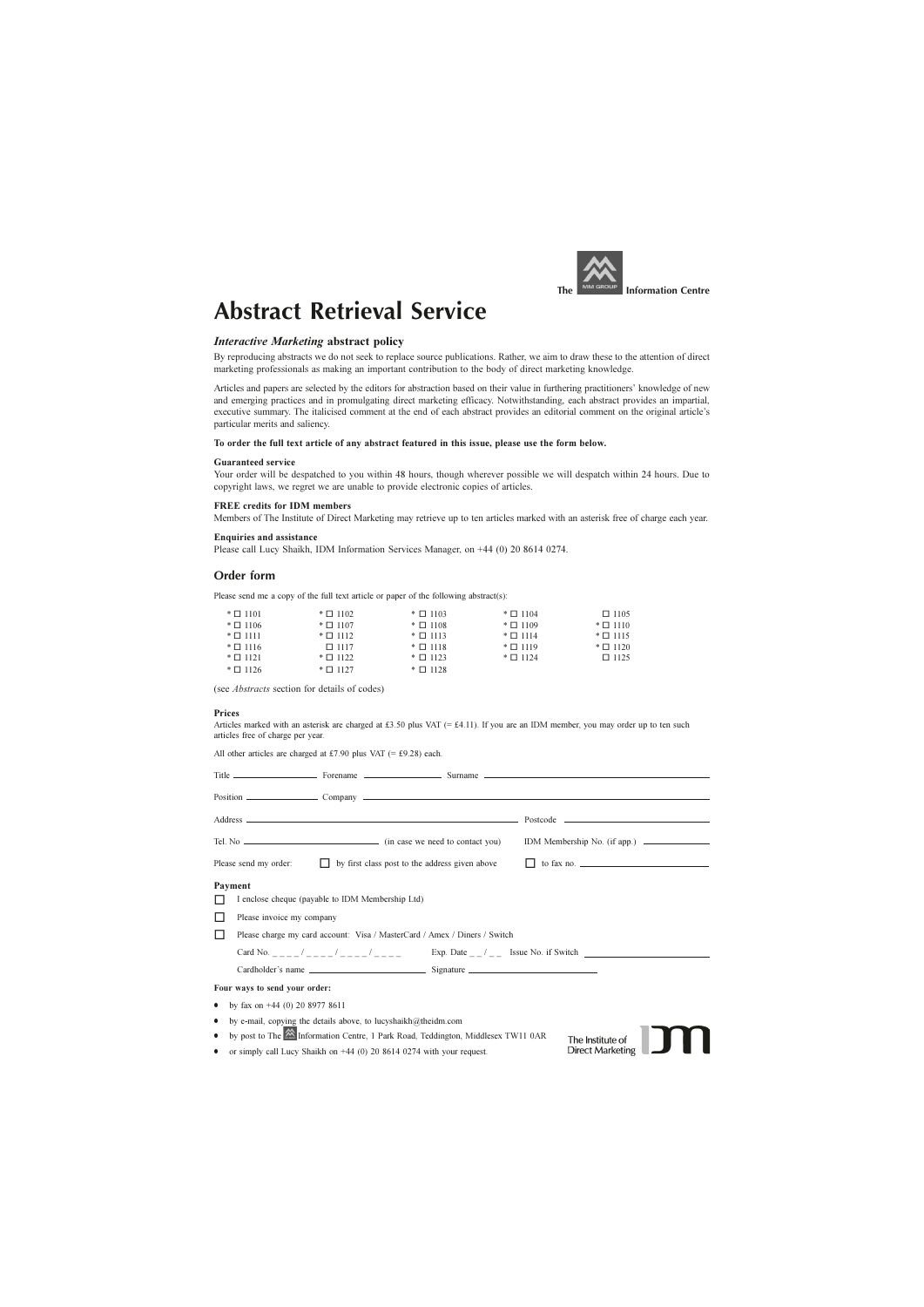The final reference number under each abstract refers to the full text retrieval service on page 108.

# **Abstracts**

### Each abstracted article is awarded 0–5 stars for each of four qualities:

(1) depth of research

(2) value in practice

(3) originality in thinking

(4) readability for non-specialists.

No abstract is included for any article awarded less than seven stars overall.

## Web-based market research: The dawning of a new age Market research. **Internet** D. McCullough JOURNALISTIC. Direct Marketing (US), December 1998, p. 36 (3pp.) Illustrates a dilemma of classic market research projects with the phrase: 'Good, quick, cheap. Pick two.' Asserts that market research on the Web allows you to pick all three. It also eliminates interviewers — not only their cost, but their mistakes, their biases and the need to brief them. Rehearses the logistics of classical in-person research and maintains typical time taken from written questionnaire to result is six weeks, while a Web survey of 300-400 respondents can be completed over a weekend. Claims that data collection costs (classically the most expensive part of the exercise) can be reduced to zero on the Web. Moreover, problems of low-incidence populations (eg orchid growers) are eliminated: they come to your Web site. Accepts there is a problem of skewed samples — while Web access is less than universal — and a two-dimensional limitation (which holography may in time overcome). Interesting. The problem of skewed samples will be difficult to answer even with universal Web coverage of households, but the positive aspects are not to be sneezed at. Research: \* Practice: \*\*\* Originality: \*\* Readability: \*\*\*\* Ref: 1101 Versioning: The smart way to sell information Information, pricing, C. Shapiro and H. R. Varian **Internet** THINK-PIECE. Harvard Business Review (US), November/December 1998, p.  $106$  (9pp.)

Asserts that total information has not greatly expanded in recent decades — but that it has become dramatically more accessible. Discusses the economics of the marketing of information: information goods have a high initial fixed cost (much of which is an irrecoverable sunk cost) and a low variable reproduction cost (which typically holds good for an unlimited number of copies). This is true for books, where marginal unit costs are still significant, for CDs, where they are negligible, and for Internet copies where they are zero. Asks how then can one create a viable pricing strategy in a competitive market where marginal costs are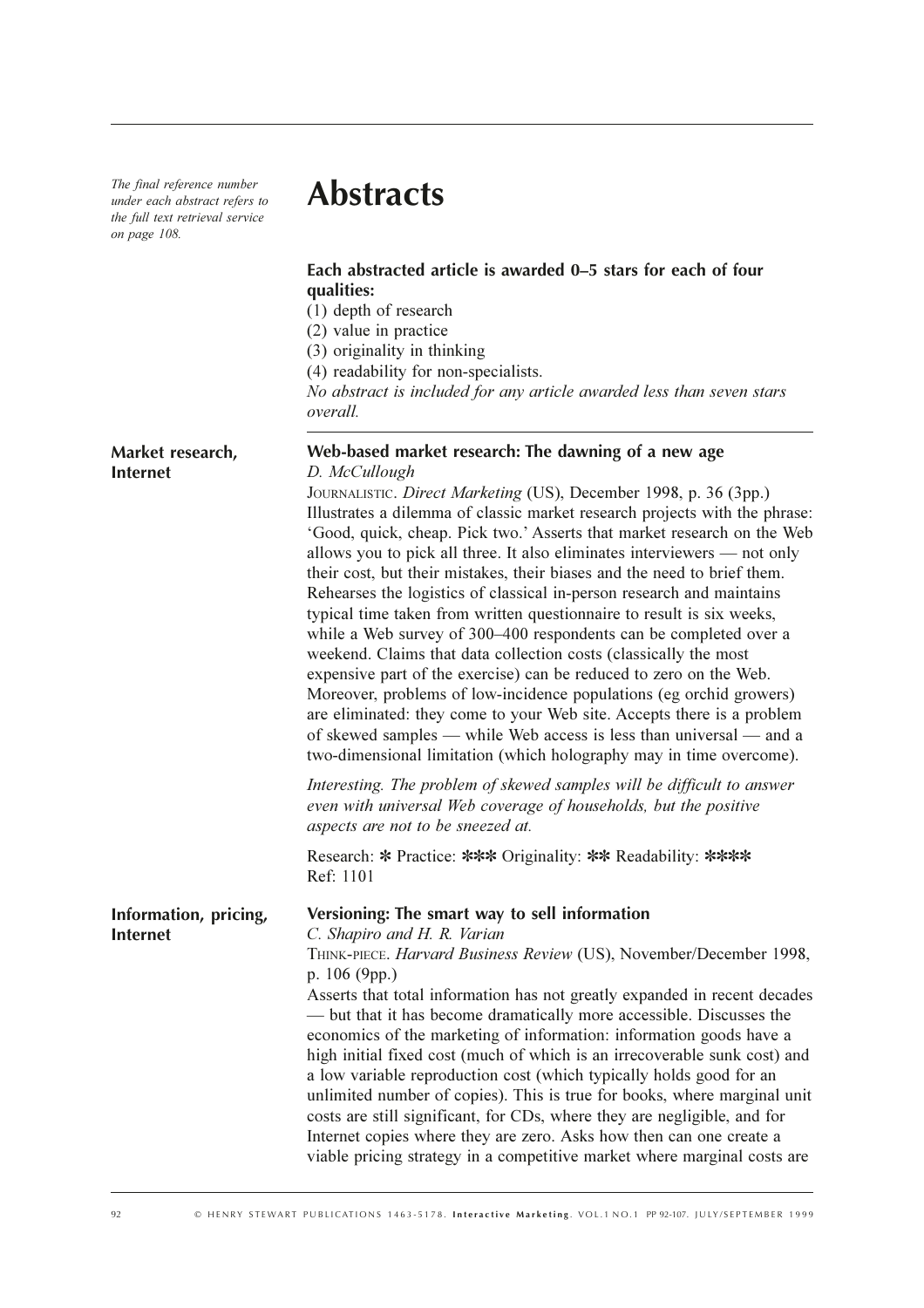at, or close to, zero. Concludes that the only viable strategy is to price according to 'the value a customer places on the information'. This differs for different (groups of) customers, leading to versioning, of which many different examples are given. Thus price may vary for different customers according to speed of access required, or comprehensiveness, or ability to print, store, manipulate, etc. This leads to a discussion of value-subtraction — the marketing of a deliberately downgraded version of a product at a lower price, even where it costs more to produce than the original product. Speculates on what number of versions is optimal, without reaching a general conclusion, but contends that a two-version strategy is in danger of ignoring the psychological phenomenon of 'extremeness aversion': the addition of a third version will push customers towards the middle ground.

This essay is required reading. It has potential relevance to all forms of marketing of any product  $-$  but especially for information marketing in an age where the laws of economics may not have changed, but the circumstances in which they now operate give rise to some new and counter-intuitive results.

Research: \*\* Practice: \*\*\*\* Originality: \*\*\*\* Readability: \*\*\*\*\* Ref: 1102

#### An Internet culture?: Implications for marketing

Internet. relationship marketing, communications

S. Nicovich and T. B. Cornwell THEORETICAL. Journal of Interactive Marketing (US), Vol. 12, No. 4,  $p. 22 (11pp.)$ 

Examines the Internet in terms of its ability to enhance cross-cultural communications. Suggests the Internet is itself a quasi culture (but) distinguished from other cultures by its placelessness). Describes the social nature of the Internet. Suggests the Internet may unite the two traditional marketing models — that of mass-marketing uni-directional information flow, and that of bi-directional personal and relationship marketing. Indicates how the Internet may become a bridge between differing cultures, being affiliated to each while different from all. Discusses the need for a company to analyse incoming communications with the type of sophisticated tools used in data mining; to profile the Internet market: to observe the cultural norms of the Internet, which conflict with the concept of traditional mass promotions; to take account of cross-cultural ethical issues (and intra-cultural issues, such as the use of 'cookies'). Concludes that the Internet 'may prove to be just a new form of the telephone surrounded by hype and broken promises', but could also lower inter-cultural barriers.

The underlying concept of the Internet as an interactive mediator between different cultures is the most interesting thing in this article. Real research into whether/how this happens would be fascinating, but is not contained here. Worth a read nonetheless.

Research: \*\* Practice: \*\* Originality: \*\* Readability: \*\*\* Ref: 1103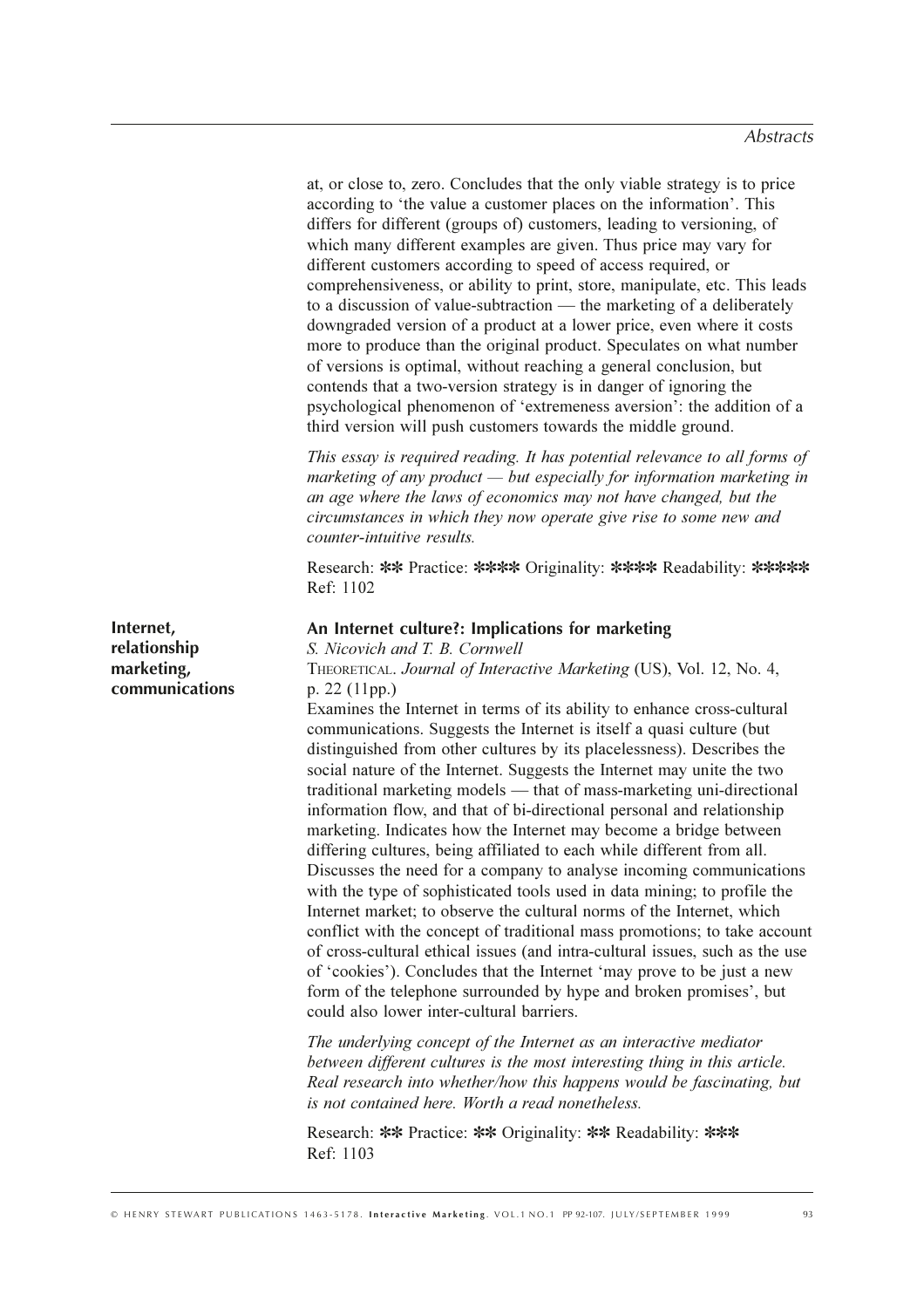| Internet,<br>international                               | The Internet and international marketing: Is there a fit?<br>S. Samiee                                                                                                                                                                                                                                                                                                                                                                                                                                                                                                                                                                                                                                                                                                                                                                                                                                                                                                                                                                                                                                                                                                                                                                                                                                                                                                                                                                                                                                        |
|----------------------------------------------------------|---------------------------------------------------------------------------------------------------------------------------------------------------------------------------------------------------------------------------------------------------------------------------------------------------------------------------------------------------------------------------------------------------------------------------------------------------------------------------------------------------------------------------------------------------------------------------------------------------------------------------------------------------------------------------------------------------------------------------------------------------------------------------------------------------------------------------------------------------------------------------------------------------------------------------------------------------------------------------------------------------------------------------------------------------------------------------------------------------------------------------------------------------------------------------------------------------------------------------------------------------------------------------------------------------------------------------------------------------------------------------------------------------------------------------------------------------------------------------------------------------------------|
| marketing                                                | SURVEY. Journal of Interactive Marketing (US), Vol. 12, No. 4, p. 5                                                                                                                                                                                                                                                                                                                                                                                                                                                                                                                                                                                                                                                                                                                                                                                                                                                                                                                                                                                                                                                                                                                                                                                                                                                                                                                                                                                                                                           |
|                                                          | (16pp.)<br>Examines the roles and limitations of the Internet in international<br>marketing. Distinguishes business-to-business from consumer marketing<br>and concludes that the Internet will always be more relevant for the<br>former. Identifies a series of structural, and another of functional, issues<br>which can create barriers to Internet marketing, particularly in the<br>consumer field. Structural issues are: PC ownership, computer literacy,<br>access, language, culture and government regulations. Functional issues<br>are: segmentation, promotion, distribution, pricing, information<br>management and customer discontent. Each of these issues is examined<br>in turn. PC ownership and computer literacy are still low, especially<br>worldwide; most potential users do not read English; most people prefer<br>to purchase through personal interaction; governments hamper Internet<br>development; segmentation of Internet users is difficult; uniform<br>advertising to an international audience is dangerous, as is pricing,<br>whether uniform or not; the elimination of existing distribution channel<br>intermediaries is unlikely. Asserts that the Internet will not uproot<br>existing marketing methods, but will gradually, like catalogue shopping,<br>find a niche. Holds that, for businesses, the Internet can widen the<br>competitive playing field, but not level it. Finally, points to the long list<br>of loss-making Internet firms and services. |
|                                                          | Goes on a bit. The points made are all valid, usually neglected by the<br>enthusiasts, and therefore worth making. But having one's feet on the<br>ground should not mean fixing one's gaze there exclusively.                                                                                                                                                                                                                                                                                                                                                                                                                                                                                                                                                                                                                                                                                                                                                                                                                                                                                                                                                                                                                                                                                                                                                                                                                                                                                                |
|                                                          | Research: *** Practice: *** Originality: ** Readability: ***<br>Ref: 1104                                                                                                                                                                                                                                                                                                                                                                                                                                                                                                                                                                                                                                                                                                                                                                                                                                                                                                                                                                                                                                                                                                                                                                                                                                                                                                                                                                                                                                     |
| Communications,                                          | Press 1 for profits                                                                                                                                                                                                                                                                                                                                                                                                                                                                                                                                                                                                                                                                                                                                                                                                                                                                                                                                                                                                                                                                                                                                                                                                                                                                                                                                                                                                                                                                                           |
| telecoms, Internet,<br>call centres,<br>customer service | G. Conlon and M. Piturro<br>JOURNALISTIC. Sales and Marketing Management (US), September 1998,<br>p. 85 (5pp.)                                                                                                                                                                                                                                                                                                                                                                                                                                                                                                                                                                                                                                                                                                                                                                                                                                                                                                                                                                                                                                                                                                                                                                                                                                                                                                                                                                                                |
|                                                          | Describes the integration, within call centres, of telecoms with computer<br>systems and the Internet to create a single point of contact between<br>customer and company, regardless of whether the customer is using<br>Web, e-mail, fax, phone call or kiosk to communicate. Argues that this<br>provides an opportunity for companies to create a seamless integration<br>between marketing and customer service, with the latter becoming a<br>revenue earner instead of a cost. Gives a number of US examples of<br>user companies and their software suppliers. Provides a list of industry<br>acronyms. Discusses the use, and misuse, of voice response systems,<br>and the growth of voice recognition.                                                                                                                                                                                                                                                                                                                                                                                                                                                                                                                                                                                                                                                                                                                                                                                             |
|                                                          | A fascinating glimpse of an area in which Europe is far behind the US,<br>this article suggests ways in which producer technology $-$ if properly                                                                                                                                                                                                                                                                                                                                                                                                                                                                                                                                                                                                                                                                                                                                                                                                                                                                                                                                                                                                                                                                                                                                                                                                                                                                                                                                                             |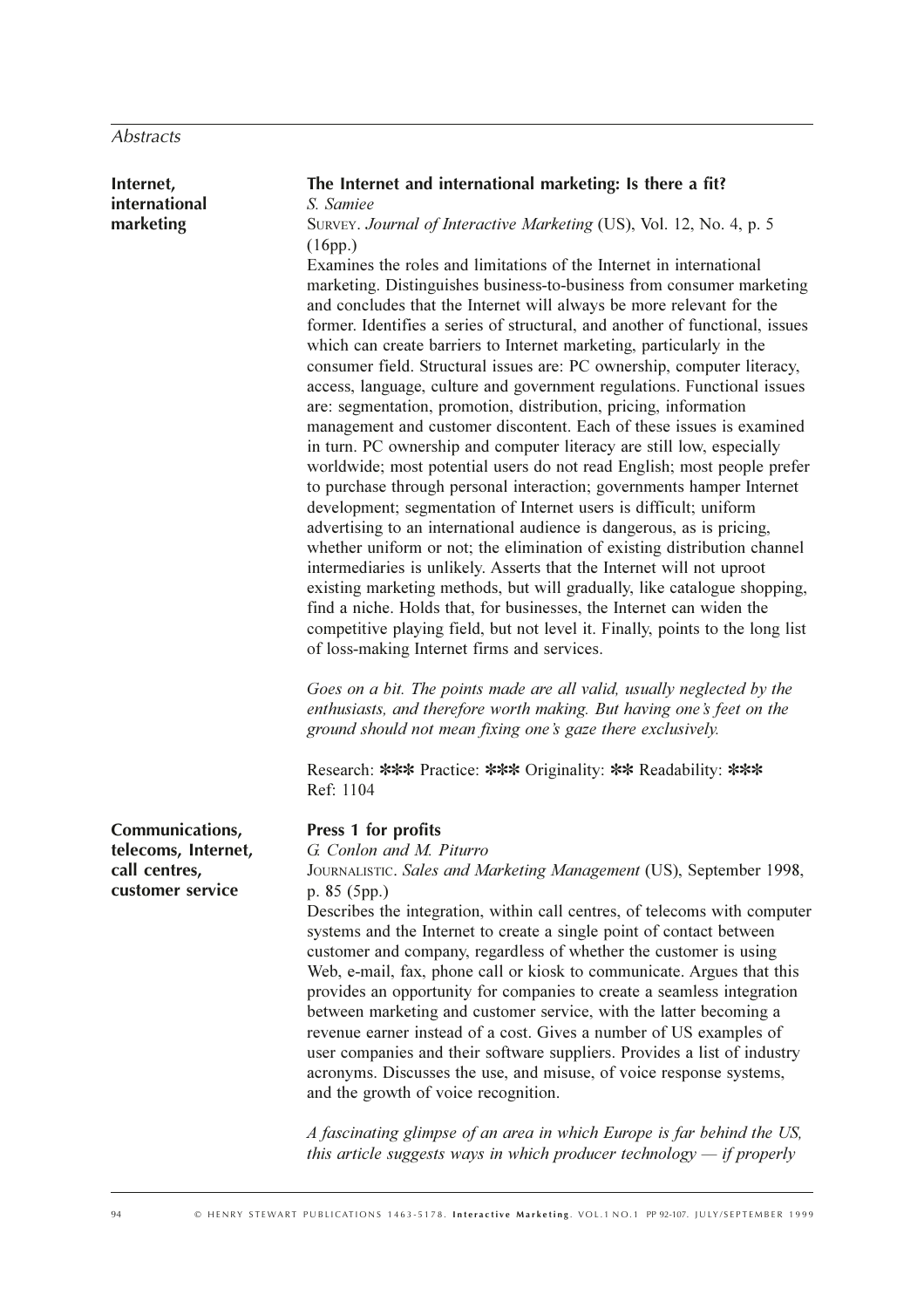|                                                           | applied — could actually benefit the consumer instead of being seen as<br>just another barrier to person-to-person communication.                                                                                                                                                                                                                                                                                                                                                                                                                                                                                                                                                                                                                                                                                                                                                                                                                                                                                                                                                                                                                                                                                                                                                                                                                                                                                                                                                                                                                                                                                |
|-----------------------------------------------------------|------------------------------------------------------------------------------------------------------------------------------------------------------------------------------------------------------------------------------------------------------------------------------------------------------------------------------------------------------------------------------------------------------------------------------------------------------------------------------------------------------------------------------------------------------------------------------------------------------------------------------------------------------------------------------------------------------------------------------------------------------------------------------------------------------------------------------------------------------------------------------------------------------------------------------------------------------------------------------------------------------------------------------------------------------------------------------------------------------------------------------------------------------------------------------------------------------------------------------------------------------------------------------------------------------------------------------------------------------------------------------------------------------------------------------------------------------------------------------------------------------------------------------------------------------------------------------------------------------------------|
|                                                           | Research: ** Practice: *** Originality: ** Readability: ***<br>Ref: 1105                                                                                                                                                                                                                                                                                                                                                                                                                                                                                                                                                                                                                                                                                                                                                                                                                                                                                                                                                                                                                                                                                                                                                                                                                                                                                                                                                                                                                                                                                                                                         |
| Digital TV,<br>interactive TV                             | Interactivity takes to the living room<br>Ian Johnson<br>JOURNALISTIC. Revolution (television report) (UK), March 1999, p. 5<br>(7pp.)<br>Looks at the coming revolution in TV services. Lists the UK providers<br>of digital TV platforms, using three different methodologies.<br>Distinguishes three types of TV: ordinary viewing, 'non-TV' (eg<br>interactive games, home banking, etc) and 'bridge TV' (interactive<br>overlays integrated with TV programmes). Discusses prospects for<br>interactive advertising, and particularly market research, and considers<br>some of the problems, looking at French experience. Glances at privacy<br>problems, and problems of TV/Internet compatibility, and estimates<br>likely rate of consumer take-up.<br>A useful starting point for any potential advertiser (or indeed user)                                                                                                                                                                                                                                                                                                                                                                                                                                                                                                                                                                                                                                                                                                                                                                           |
|                                                           | unacquainted with the workings of digital TV.<br>Research: * Practice: ** Originality: ** Readability: **<br>Ref: 1106                                                                                                                                                                                                                                                                                                                                                                                                                                                                                                                                                                                                                                                                                                                                                                                                                                                                                                                                                                                                                                                                                                                                                                                                                                                                                                                                                                                                                                                                                           |
| Database marketing,<br>segmentation, share<br>of customer | Database segmentation using share of customer<br>E. C. Malthouse and P. Wang<br>THEORETICAL WITH EXAMPLE. The Journal of Database Marketing (UK),<br>Vol. 6, No. 3, p. 239 (14pp.)<br>Claims that many companies are shifting their objectives from high<br>market share to high share of customer, with the aim of increasing long-<br>term custom. Defines concept of 'silent attrition' as the increase in a<br>customer's overall purchases of a given category of goods without<br>increase in purchases from the company in question. Refers to a wide<br>range of industries in which share of customer has become an important<br>concept - under slightly varying names. Concludes that segmentation<br>systems based on share of customer are needed. This requires<br>knowledge of each customer's purchases from the target company, and<br>from other companies in the category concerned; the latter may be<br>obtained by questionnaires, either to the total customer base, or to a<br>sample with replies being modelled to give predictions. In some cases, it<br>is alleged, such data may be available in the marketplace (eg details of<br>hotel bookings on Amex cards). Constructs a four-cell conceptual<br>framework to distinguish customers who are heavy/light users of the<br>target company's products, and at the same time heavy/light users of<br>competitive products; suggests an appropriate strategy for each segment.<br>Illustrates this approach with an example from the restaurant industry,<br>where diners are invited to fill in a survey. Describes the analytical |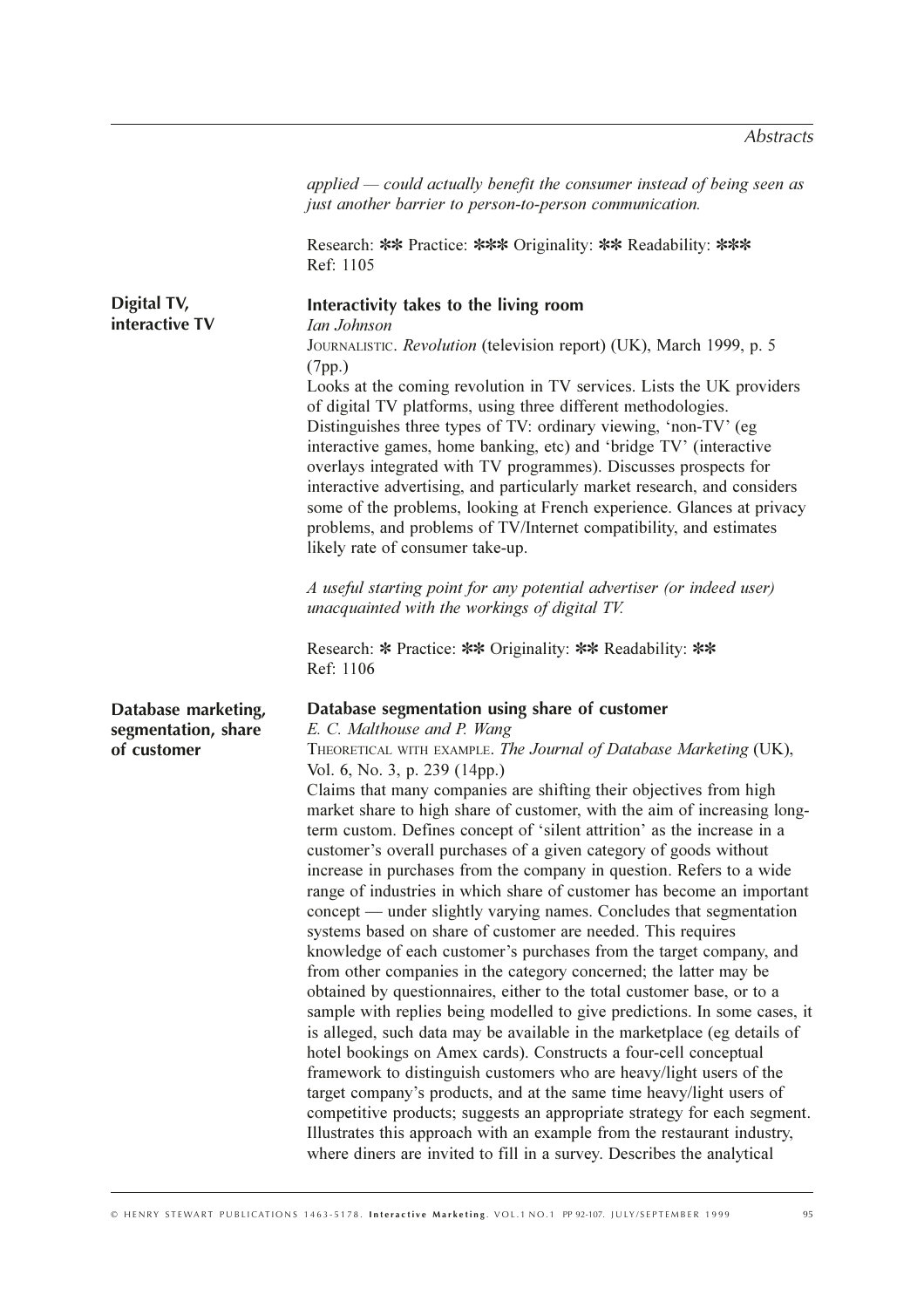# Abstracts

|                                                  | methods used on the data provided, and indicates how the four-cell<br>segmentation method allows meaningful differentiation. Ends with<br>warning about privacy concerns.                                                                                                                                                                                                                                                                                                                                                                                                                                                                                                                                                                                                                                                                                   |
|--------------------------------------------------|-------------------------------------------------------------------------------------------------------------------------------------------------------------------------------------------------------------------------------------------------------------------------------------------------------------------------------------------------------------------------------------------------------------------------------------------------------------------------------------------------------------------------------------------------------------------------------------------------------------------------------------------------------------------------------------------------------------------------------------------------------------------------------------------------------------------------------------------------------------|
|                                                  | The behaviour ascribed to Amex in the USA might seem illegal were it<br>practised in the UK. More importantly, one should beware of mixing<br>real data about purchases of one's own goods with much less robust<br>data about purchases from other companies, however obtained. But a<br>useful introduction to a growing subject.                                                                                                                                                                                                                                                                                                                                                                                                                                                                                                                         |
|                                                  | Research: *** Practice: ** Originality: ** Readability: ***<br>Ref: 1107                                                                                                                                                                                                                                                                                                                                                                                                                                                                                                                                                                                                                                                                                                                                                                                    |
| Database marketing,<br>segmentation,             | Targeting financial services using statistical models<br>R. Flowerdew                                                                                                                                                                                                                                                                                                                                                                                                                                                                                                                                                                                                                                                                                                                                                                                       |
| targeting, analysis                              | METHODOLOGICAL. Journal of Targeting, Measurement and Analysis for<br>Marketing (UK), Vol. 7, No. 1, 1998, p. 97 (10pp.)<br>Argues against the use of cluster-analysis-based segmentation methods<br>favoured by the geodemographic industry on the grounds that general-<br>purpose classifications seldom give the best discrimination possible for<br>any specific product. Because for most financial services marketing the<br>aim is to discriminate between those who do and do not respond and<br>because the number of accounts possessed is an important count<br>variable, a Poisson regression approach is recommended. For binary<br>data, binomial logit regression is recommended. Based on a relatively<br>small dataset from FRS, the paper also discusses the limitations of the<br>methodology and its applicability to larger datasets. |
|                                                  | The attack on general-purpose geodemographic systems is a trifle<br>extreme. But the claim that product-tailored discrimination must be<br>better (and nowadays simple to perform) is logical, and the methods<br>described are well worth study.                                                                                                                                                                                                                                                                                                                                                                                                                                                                                                                                                                                                           |
|                                                  | Research: ** Practice: *** Originality: ** Readability: ***<br>Ref: 1108                                                                                                                                                                                                                                                                                                                                                                                                                                                                                                                                                                                                                                                                                                                                                                                    |
| Database marketing,<br>segmentation,<br>analysis | The DVLA data goldmine: Description, utilisation and limitations<br>of Britain's latest database<br>R. Culf<br>METHODOLOGICAL. Journal of Targeting, Measurement and Analysis for<br>Marketing (UK), Vol. 7, No. 1, 1998, p. 82 (15pp.)<br>Describes the new database released by the DVLA on 25 million vehicle<br>records. Analyses how the spatial patterns of brand ownership vary in<br>Britain and why — and provides ideas about how this may be used in a<br>marketing context which would be of particular value to automotive<br>components manufacturers and vehicle insurers. Also evaluates the<br>database and concludes that the need for anonymity means that the level<br>of resolution is not as fine as one might like (data refer to vehicles and<br>not owners, for example). Nonetheless, suggests that failure to derive             |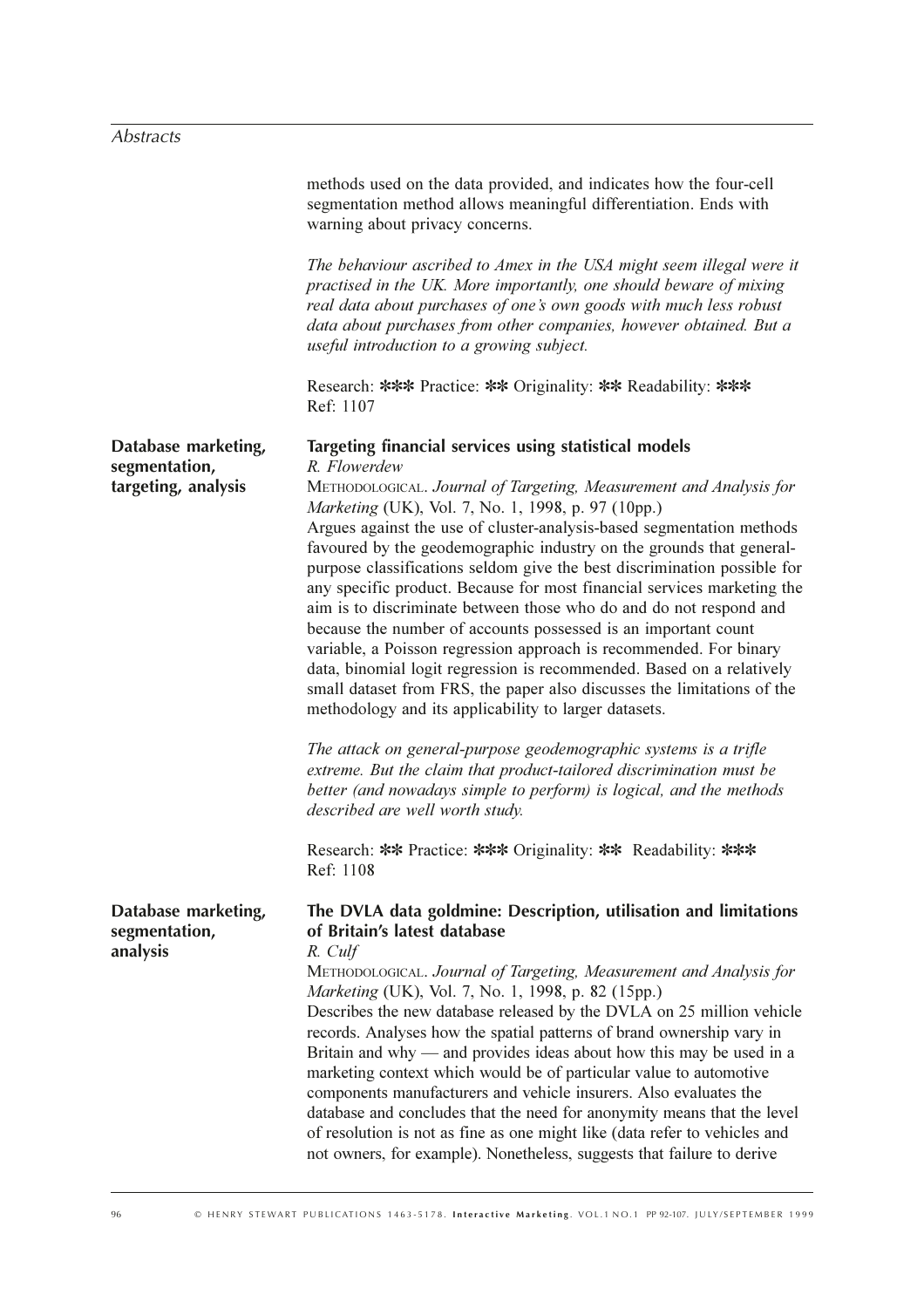added value from this database is more likely to occur due to a lack of imagination than from any weakness in the database itself.

Of practical interest and value to marketers operating in all aspects of vehicle marketing.

Research: \*\* Practice: \*\*\* Originality: \*\*\* Readability: \*\*\* Ref: 1109

# Market segmentation for profitable direct marketing through the use of discriminant analysis

D. G. Clarke, R. M. Oveson and W. R. Swinyard RESEARCH. Journal of Targeting, Measurement and Analysis for Marketing (UK), Vol. 7, No. 1, 1998, p. 25 (15pp.) Examines the development of an analysis-driven segmentation approach using discriminant analysis which classifies US households into four segments, based upon predicted responsiveness to a telephone marketing programme to 16,000 US homes. Also conducts a financial analysis showing how the discriminant analysis results lead to cost benefits. For a new campaign of 100,000 households, by calling the top-performing segments, instead of all segments equally, the profitability of the programme will be increased by 33.6 per cent.

The application of discriminant analysis to this type of problem is already well known but the case is clearly written and presented in essentially non-technical language.

Research: \*\* Practice: \*\*\* Originality: \* Readability: \*\*\* Ref: 1110

**Banking, customer**centred strategy, segmentation, innovation

Database marketing,

multivariate analysis,

segmentation

# Time for banks to rethink the way they allocate their marketing  $mix?$

## G. Miller

THEORETICAL. Journal of Financial Services Marketing (UK), Vol. 2, No. 4, 1998, p. 299 (7pp.)

Argues that to obtain maximum value from marketing budgets, banks must rethink the way they allocate their resources. Looks at how and why current strategies to maximise customer value have subordinated marketing to support the sales function. Looks at the emphasis on the physical presence of retail outlets; the predominance of products with transaction-intensive activities; the deregulation of the financial services industry; the autonomy, strength and political will of independent business units within companies. Discusses how these have all led to the situation where power, culture and focus are concentrated in distribution, operations and sales. Argues that due to changes in the competitive environment and growing importance of other distribution channels, existing strategy must redirect focus to the customer, rather than to the banks' structures. This means a more marketing-literate approach and involves: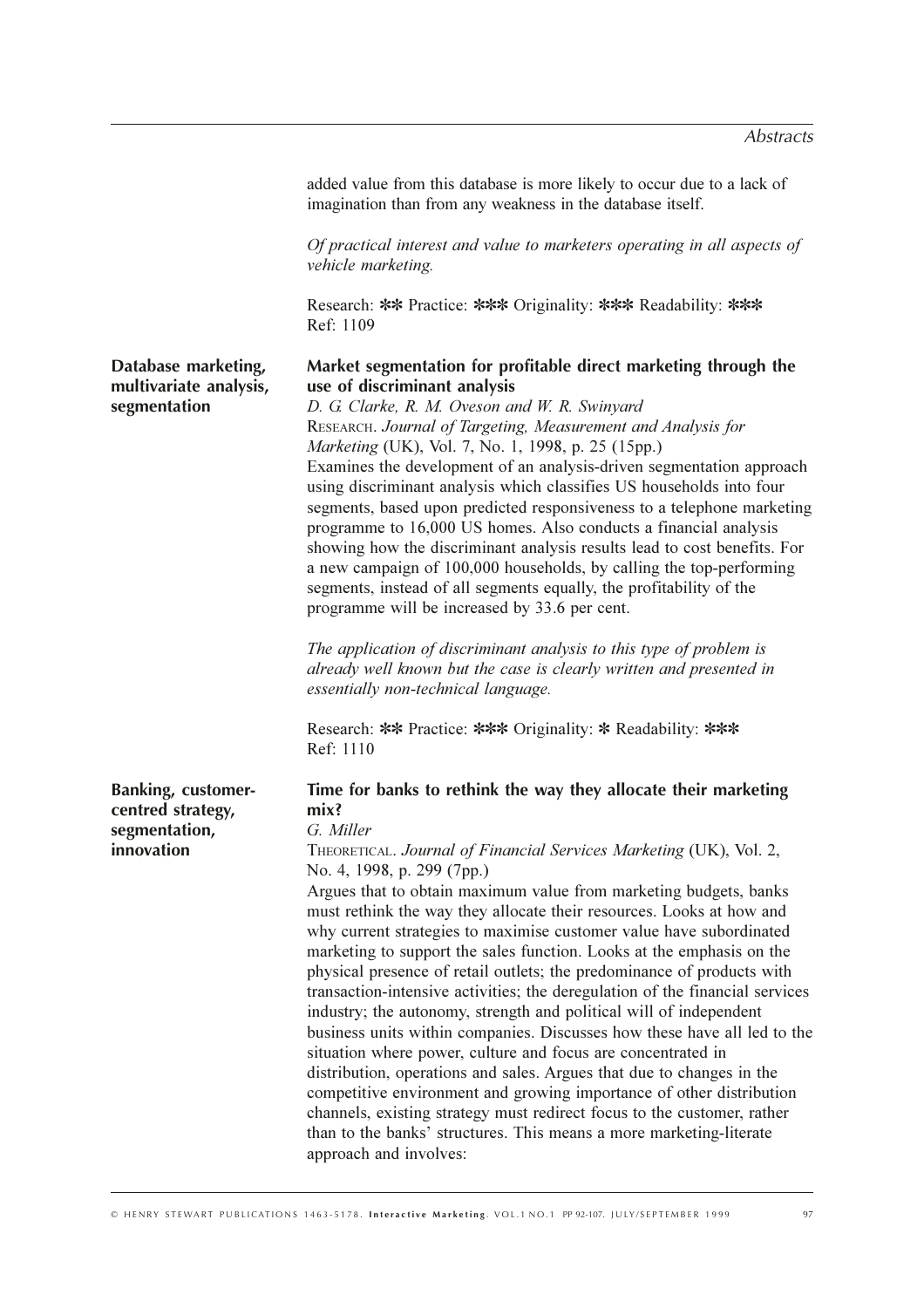|                                                       | • acquiring a customer-based instead of a product-based approach<br>• finding more powerful and effective ways to segment customer bases<br>• innovating more actively<br>• finding ways to package products and services.<br>This requires a shift to allocating resource to customer profitability, plus<br>a greater commitment to data and database issues; better segmentation;<br>loyalty programmes; effective customer communications and<br>innovations.<br>A beautifully written and clear-eyed exposition of banks' failure to<br>understand what marketing is about. Let's hope it has some effect.<br>Research: — Practice: *** Originality: ** Readability: *****<br>Ref: 1111                                                                                                                                                                                                                                                                                                                                                                                                                                                                                                                                                                                                                                                                                                                                                                                                                                                                                                                                                                                                                                                                                                                 |
|-------------------------------------------------------|--------------------------------------------------------------------------------------------------------------------------------------------------------------------------------------------------------------------------------------------------------------------------------------------------------------------------------------------------------------------------------------------------------------------------------------------------------------------------------------------------------------------------------------------------------------------------------------------------------------------------------------------------------------------------------------------------------------------------------------------------------------------------------------------------------------------------------------------------------------------------------------------------------------------------------------------------------------------------------------------------------------------------------------------------------------------------------------------------------------------------------------------------------------------------------------------------------------------------------------------------------------------------------------------------------------------------------------------------------------------------------------------------------------------------------------------------------------------------------------------------------------------------------------------------------------------------------------------------------------------------------------------------------------------------------------------------------------------------------------------------------------------------------------------------------------|
| Financial services,<br>direct mail, scoring<br>models | One-to-one contact planning in the financial services industry<br>J. Haste<br>THEORETICAL. Journal of Financial Services Marketing (UK), Vol. 2,<br>No. 4, 1998, p. 307 (9pp.)<br>Presents the results of a test that demonstrates that direct mail campaign<br>profitability is significantly uplifted by a customer-led as opposed to a<br>product-led approach. Discusses the issues of using propensity to buy as<br>a selection criterion for contact management and gaining optimum<br>profitability for multi-product offerings. Sets out the drawbacks of the<br>traditional product-led contact planning approach, which is based on<br>volume targets. Introduces 'contactplanner' — a contact management<br>software tool developed by Berry Consulting. Goes into more detail<br>about the customer-led approach used in the test: how an algorithm is<br>used to allocate a score (a PVC score) to every customer, where (P) is<br>the propensity to purchase a product, $(V)$ the value of the purchase over<br>time and (C) the cost of the contact. Discusses how selections are made<br>on the basis of the best PVC score and how this approach can redefine<br>contact strategies. Reviews the methodology of the simulation test,<br>where the PVC customer-led approach is tested against a product-led<br>approach, where customers' propensities are considered only against<br>volume targets. The test-bed using the Financial Research Survey with<br>CHAID models is discussed. The results of the test show that the<br>customer-led approach combines meeting customer needs with using the<br>most profitable sales strategy.<br>A clear example (albeit simulated) of the inadequacy of traditional<br>product-based marketing (already criticised in the preceding article). |

Research: \*\*\* Practice: \*\*\* Originality: \*\* Readability: \*\*\* Ref: 1112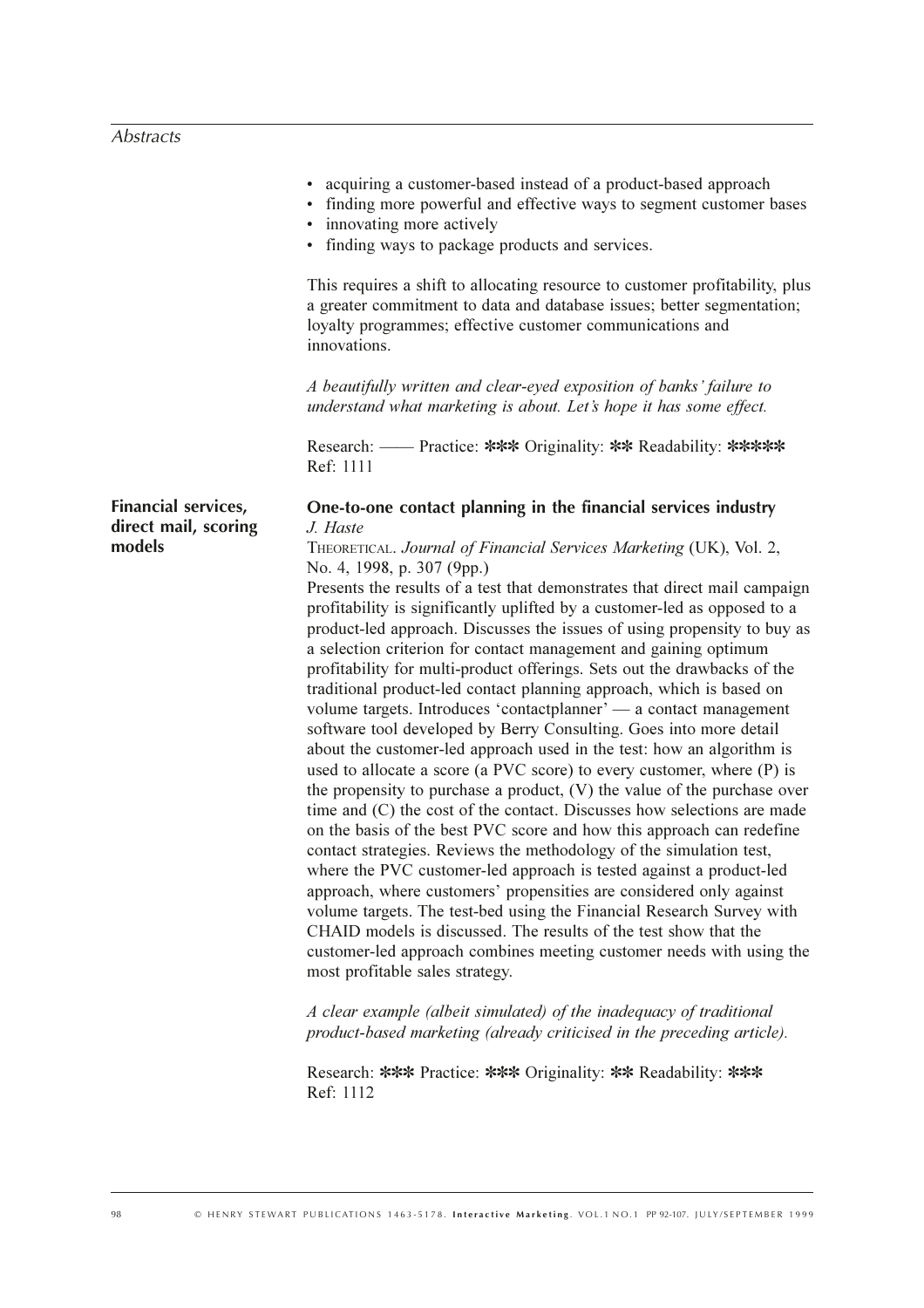| <b>Customer retention,</b><br>loyalty,     | The future of banking: Implications of branding and loyalty<br>J. Jones                                                                                                                                                                                                                                                                                                                                                                                                                                                                                                                                                                                                                                                                                                                                                                                                                                                                                                                                                                                                                                                                                                                                                                                                                                                                                                                                                                                                                                                                                                                                                                                                                                                                            |
|--------------------------------------------|----------------------------------------------------------------------------------------------------------------------------------------------------------------------------------------------------------------------------------------------------------------------------------------------------------------------------------------------------------------------------------------------------------------------------------------------------------------------------------------------------------------------------------------------------------------------------------------------------------------------------------------------------------------------------------------------------------------------------------------------------------------------------------------------------------------------------------------------------------------------------------------------------------------------------------------------------------------------------------------------------------------------------------------------------------------------------------------------------------------------------------------------------------------------------------------------------------------------------------------------------------------------------------------------------------------------------------------------------------------------------------------------------------------------------------------------------------------------------------------------------------------------------------------------------------------------------------------------------------------------------------------------------------------------------------------------------------------------------------------------------|
| segmentation,<br>financial services        | THEORETICAL. Journal of Financial Services Marketing (UK), Vol. 3,<br>No. 1, 1998, p. 53 (14pp.)<br>Considers trends in banking set in the context of consumer attitudes<br>towards financial organisations. Central to organisational development<br>of banks is future role of branch networks. Challenge for banks is to<br>match their desire to rationalise and provide direct distribution channels<br>with customer requirements for branch-based personal contact. Retail<br>branches changing — from processing centres to highly focused<br>customer-orientated sales centres. Emphasis on profitability dictates that<br>consumers must buy more at branch level and staff will require new<br>skills to optimise sales opportunities and deliver service quality.<br>Organisations will segment customer bases to implement retention,<br>migration and servicing strategies. Suggests customers less respectful of<br>traditional financial services providers and prepared to take control of<br>own affairs — impacts upon concept of 'loyalty'. Consequently<br>retaining ownership and building customer loyalty will be increasingly<br>difficult. Argues that successful organisations which can satisfy<br>customers emotionally and practically will be those that manage to build<br>a set of corporate brand values which provide differentiation in terms of<br>service standards, outlook, and facilities which consumers identify as<br>being 'ahead of the game'.<br>A very readable account of banks' problems in adapting to customer<br>expectations and technology (which don't always match). Some sensible<br>comments on 'loyalty'.<br>Research: * Practice: *** Originality: ** Readability: *****<br>Ref: 1113 |
| Segmentation,<br>scoring models,<br>donors | Prediction of donor lifetime value and the development of true<br>segmented donor strategy<br>T. Hunter and R. Hill<br>THEORETICAL. Journal of Non-Profit and Voluntary Sector Marketing<br>(UK), Vol. 3, No. 4, November 1998, p. 312 (9pp.)<br>Introduces a methodology (based on projects developed by WWAV for<br>two UK charities) for scoring donor records in order to predict future<br>behaviour. Criticises classical use of RFV variables as not providing a<br>way to assess future long-term profitability. Alleges that RFV analysis<br>merely creates very complex matrices of non-comparable segments.<br>Relates how a scoring model was created using a three-year-old sample<br>from a donor database (but excluding givers by banker's order).<br>Indicates that six scoring methodologies were tested, and shows how the<br>most robust of these achieved significant (historic) value segmentation,<br>predictiveness of future behaviour, and score stability over time. Claims<br>that by this method it was possible to score donors six months after<br>acquisition and to identify at that time significant numbers deserving<br>either elimination or exclusion from the mainstream.                                                                                                                                                                                                                                                                                                                                                                                                                                                                                                                                   |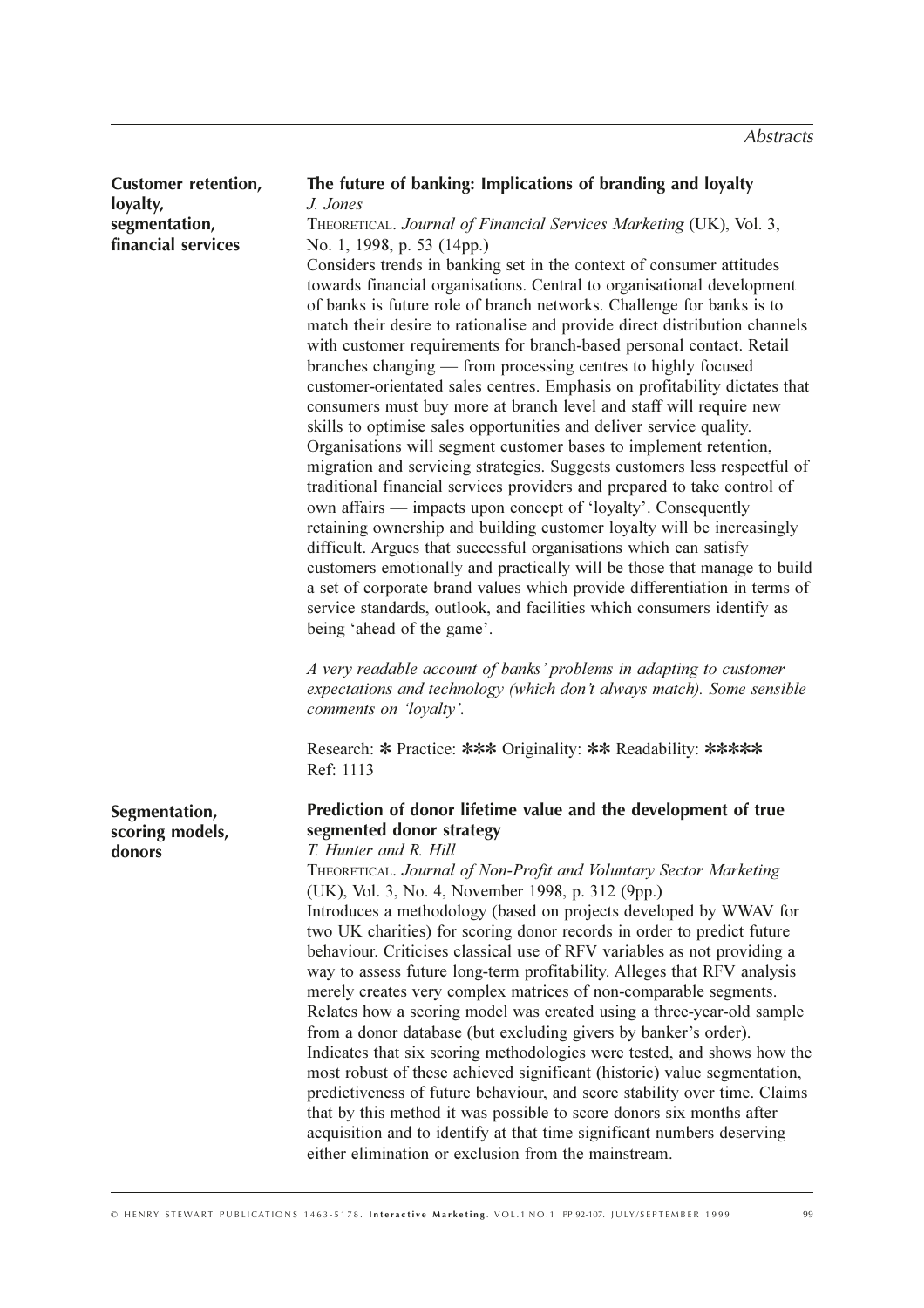# $\overline{\mathit{Abstracts}}$

|                                                                                      | Despite its title, this article has very little to do with lifetime values: it<br>is about scoring. (Of course, a good scoring model can be used as the<br>basis of an LTV calculation, but that's another story.) It does not reveal<br>the detailed methodology behind its scoring models, but is worth a read<br>nonetheless for anyone still uncommitted to the practice.                                                                                                                                                                                                                                                                                                                                                                                                                                                                                                                                                                                                                                                                                                                                                                                                                                                                                                                                                                                                                                                                                                                                                                                                                                                                                                                                                                              |
|--------------------------------------------------------------------------------------|------------------------------------------------------------------------------------------------------------------------------------------------------------------------------------------------------------------------------------------------------------------------------------------------------------------------------------------------------------------------------------------------------------------------------------------------------------------------------------------------------------------------------------------------------------------------------------------------------------------------------------------------------------------------------------------------------------------------------------------------------------------------------------------------------------------------------------------------------------------------------------------------------------------------------------------------------------------------------------------------------------------------------------------------------------------------------------------------------------------------------------------------------------------------------------------------------------------------------------------------------------------------------------------------------------------------------------------------------------------------------------------------------------------------------------------------------------------------------------------------------------------------------------------------------------------------------------------------------------------------------------------------------------------------------------------------------------------------------------------------------------|
|                                                                                      | Research: ** Practice: ** Originality: * Readability: ***<br>Ref: 1114                                                                                                                                                                                                                                                                                                                                                                                                                                                                                                                                                                                                                                                                                                                                                                                                                                                                                                                                                                                                                                                                                                                                                                                                                                                                                                                                                                                                                                                                                                                                                                                                                                                                                     |
| <b>Customer retention,</b><br>attrition modelling,<br>scoring, financial<br>services | <b>Customer retention</b><br>G. Groom<br>THEORETICAL. Journal of Financial Services Marketing (UK), Vol. 2,<br>No. 4, 1998, p. 325 (9pp.)<br>Maps forces which have caused changes in the loyalty of banking<br>customers over the last 20 years and forced financial organisations to<br>move their focus from recruitment to customer retention. Stable<br>marketplace of the 1960s and 1970s replaced by a much more competitive<br>environment with financially aware expectant consumers. Additionally<br>changing demographic patterns - falling UK birth rates and an<br>increasing ageing population overall — have reduced the pool of potential<br>new recruits. Financial organisations are addressing the issues of<br>increasing customer retention and reducing attrition. Argues key to<br>success is identifying which customers ought to be retained to enable<br>organisations to optimise 'retention' spend. Consequently analysing the<br>customer base has become a major focus. Suggests organisations are<br>applying statistical modelling to predict likely customer behaviour.<br>Attrition models can be built to predict account closure or dormancy and<br>can be used in conjunction with other models — eg revenue models — to<br>identify distinct customer segments. These can be used to develop multi-<br>dimensional marketing strategies — eg differential offers to high-value<br>potential high defectors. Concludes by stressing that success cannot be<br>achieved short term and that retention campaigns must be ongoing.<br>Fairly basic stuff $-$ but the lessons are sound, and not just confined to<br><i>financial services.</i><br>Research: * Practice: *** Originality: * Readability: ***<br>Ref: 1115 |
| Relationship<br>marketing,<br>transaction<br>marketing, life<br>cycles               | Relationship marketing in three dimensions<br>M. J. Baker, E. A. Buttery and E. M. Richter-Buttery<br>THEORETICAL. Journal of Interactive Marketing (US), Vol. 12, No. 4,<br>p. 47 (14pp.)<br>Compares the transaction marketing (or TM) model (otherwise the 'four<br>Ps', or marketing mix) with that of relationship marketing (RM).<br>Suggests that the former grows out of the sale of packaged consumer<br>goods and services in the US, and can turn into a zero-sum game where<br>one party benefits at the expense of the other. Relationship marketing<br>aims at mutual benefit; this is best achieved by a flatter company                                                                                                                                                                                                                                                                                                                                                                                                                                                                                                                                                                                                                                                                                                                                                                                                                                                                                                                                                                                                                                                                                                                    |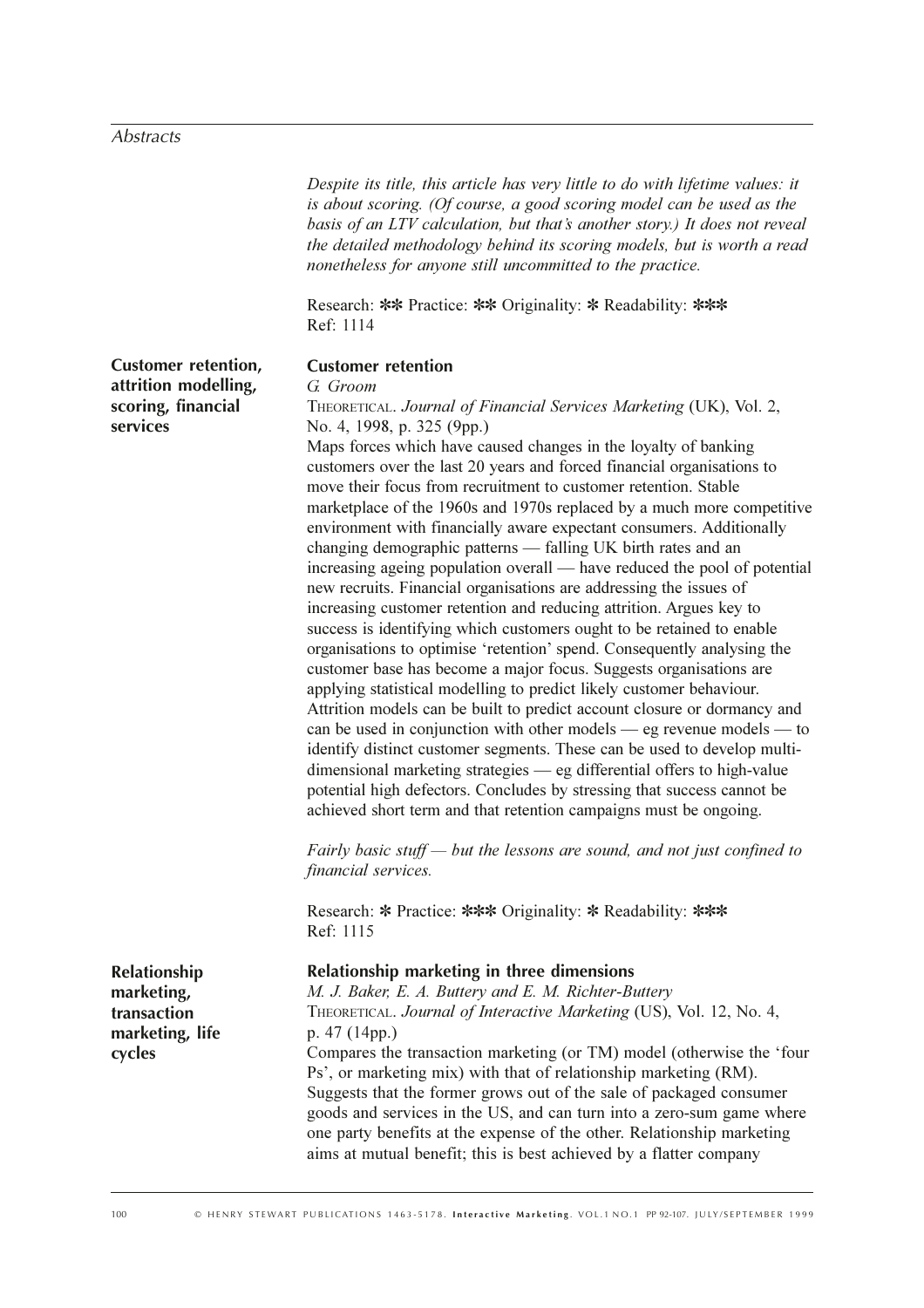organisation not subdivided by functions - such as marketing - but oriented towards process. Asserts that TM relies on mass marketing and is appropriate for customers with short-time horizons, while RM is more appropriate for industrial goods and services. Argues that RM should not be seen as a new model replacing TM, but rather as transforming the two-dimensional TM model (the marketing of products  $dimension one$  — to market segments — dimension two) into a threedimensional structure, where the developing relationship leads the customer up a rising spiral above the plane of products and markets. Cautions that relationships, like products, have a life cycle, and must be managed in decline as well as in growth.

It is of no consequence to practitioners whether RM is a 'new paradigm' or a third dimension: what matters is why when and how you practise it. The article does deal with this, if you read between the lines. The last part takes us into a fourth dimension, where this reviewer bailed out.

Research: \* Practice: \*\* Originality: \*\* Readability: \*\* Ref: 1116

# In the paper forest of magazines: The customer magazine  $-$  an all-round enterprise?

SURVEY. Direkt Marketing (Germany), Nr 12/98-1/99 Maintains that magazines produced by companies for their customers will only succeed if they can compete in content and creative appeal with general print media; asks whether such magazines are genuine direct marketing tools, or if they are too impersonal for that. Suggests that the function of customer magazines is to encourage customer feedback, and asks whether the further aim should be forming relationships, or winning new customers, or raising company image. Holds that too many such magazines are unconvincing, or more like newsletters or PR vehicles, even when they are aiming to look like conventional media. Discusses the measurement of success through response media and readers' letters, and quotes examples. Emphasises the importance of evident quality in overcoming prejudice against 'freebies'; there should be total editorial freedom; articles should be informative, substantial and attractively presented with clarity. Discusses the boom in service organisations for such magazines, and the optimal mix of in-house/out-house activity. Looks at pros and cons of alternative distribution methods, and at the value of selling customer magazines to increase credibility with both readers and advertisers. Looks at the advantages and dangers of taking external advertising, and ends with a summary of points made.

An interesting (though not comprehensive) and thoughtful study of the use of customer magazines as a marketing tool in Germany.

Research: \* Practice: \*\* Originality: \*\*\* Readability: \*\*\* Ref: 1117

**Customer** magazines, relationship marketing, publishing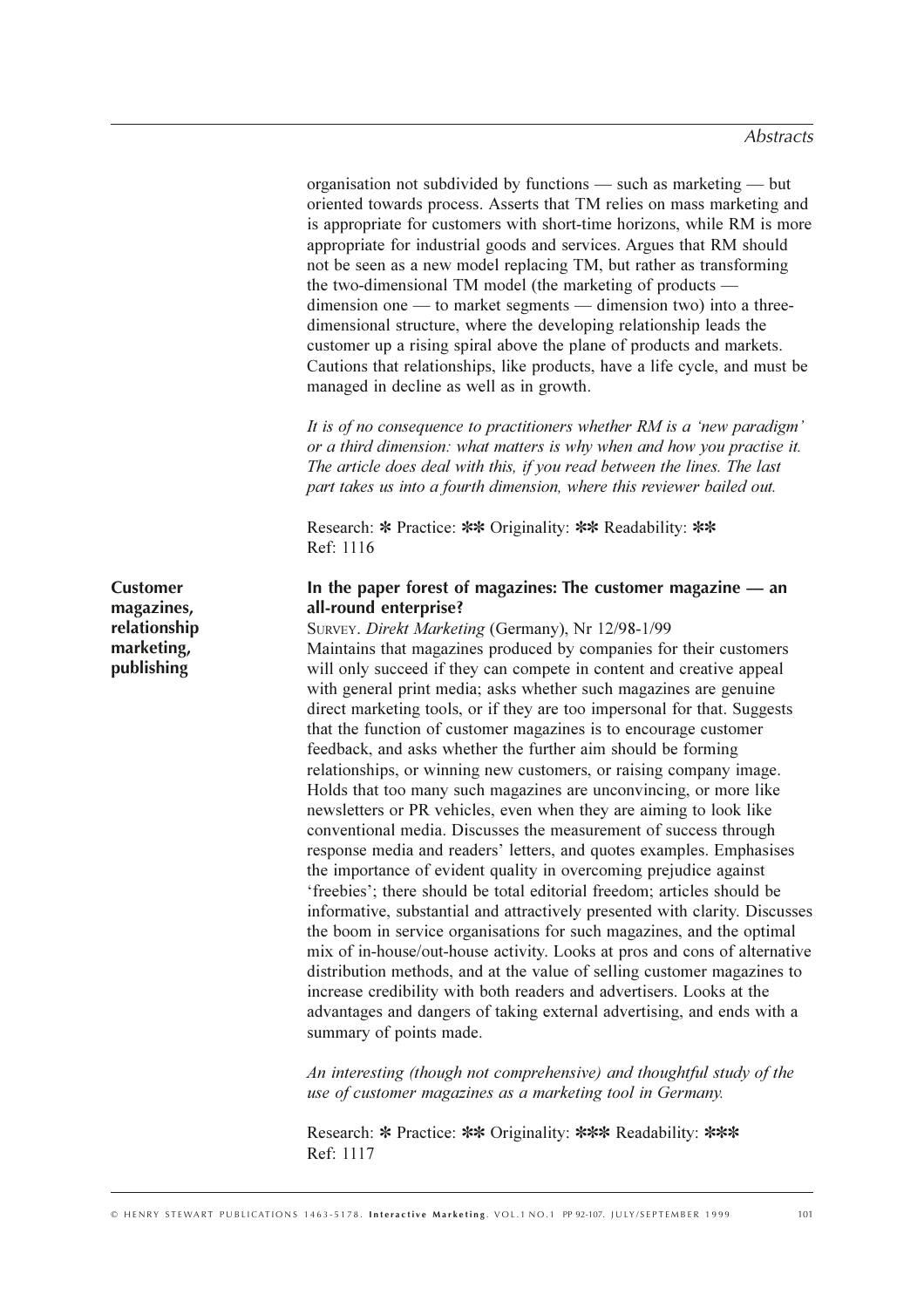Abstracts

| Relationship<br>marketing, loyalty<br>cards               | Relationship building: A shared perspective or opportunistic<br>behaviour?<br>K. P. Fletcher and L. D. Peters<br>THEORETICAL. International Journal of Customer Relationship<br>Management (UK), Vol. 1, No. 3, p. 184 (5pp.)<br>Maintains that database marketing (DBM) has allowed the ideas of<br>relationship marketing to transfer from the industrial sector to mass<br>consumer marketing, but that the trend has been to build mere short-term<br>value, creating spurious 'loyalty' that exists only in the mind of the<br>marketing manager. Holds that, in any stable relationship, costs and<br>benefits must be in balance for both sides. Relationships can be one way<br>(broadcast marketing), two way (direct marketing), or mutual (both parties<br>initiate and receive communications). DBM necessitates integration of IT<br>and marketing, with the latter having control of computing resources, and<br>with flatter company organisation which can 'sense and respond' to<br>customer demand rather than 'make and sell' products and services.<br>Maintains that loyalty is not bought but earned, and that the presumption<br>of a correlation between customer satisfaction and loyalty is false. |
|-----------------------------------------------------------|------------------------------------------------------------------------------------------------------------------------------------------------------------------------------------------------------------------------------------------------------------------------------------------------------------------------------------------------------------------------------------------------------------------------------------------------------------------------------------------------------------------------------------------------------------------------------------------------------------------------------------------------------------------------------------------------------------------------------------------------------------------------------------------------------------------------------------------------------------------------------------------------------------------------------------------------------------------------------------------------------------------------------------------------------------------------------------------------------------------------------------------------------------------------------------------------------------------------------|
|                                                           | Emphasises the suspicions of users over privacy issues.<br>A trenchant assault on much current practice, especially the<br>efflorescence of 'loyalty' cards. But fails to ask what kind of firms,<br>products, brands, or services might reasonably hope to create real<br>customer loyalty, and what might not, and why.<br>Research: — Practice: ** Originality: *** Readability: ***<br>Ref: 1118                                                                                                                                                                                                                                                                                                                                                                                                                                                                                                                                                                                                                                                                                                                                                                                                                         |
| Relationship<br>marketing, loyalty,<br>database marketing | The future of retail loyalty schemes<br>R. East, A. Hogg and W. Lomax<br>THEORETICAL. Journal of Targeting, Measurement and Analysis for<br>Marketing (UK), Vol. 7, No. 1, 1998, p. 11 (11pp.)<br>Reviews case-study evidence on the effects of loyalty to retail schemes in<br>New Zealand and the UK using a two-part loyalty taxonomy: loyalty as<br>retention and loyalty as share of customer. Speculates whether the two are<br>linked, and is ambivalent. Although there seems to be an association, the<br>factors that predispose high first-store loyalty are often different from<br>those that raise retention. This means that specific interventions which<br>promote one type of loyalty need not necessarily affect the other type.<br>Also examines the evidence on loyalty schemes, and concludes that there<br>is little evidence to date that a loyalty database can be exploited to<br>increase sales per customer. Also warns of the costs of such schemes and<br>argues that loyalty schemes are just one part of the marketing mix.<br>Some useful classifications of loyalty, followed by a sceptical look at<br>retail grocery schemes, although with scant quantification.                        |
|                                                           | Research: ** Practice: ** Originality: ** Readability: ***<br>Ref: 1119                                                                                                                                                                                                                                                                                                                                                                                                                                                                                                                                                                                                                                                                                                                                                                                                                                                                                                                                                                                                                                                                                                                                                      |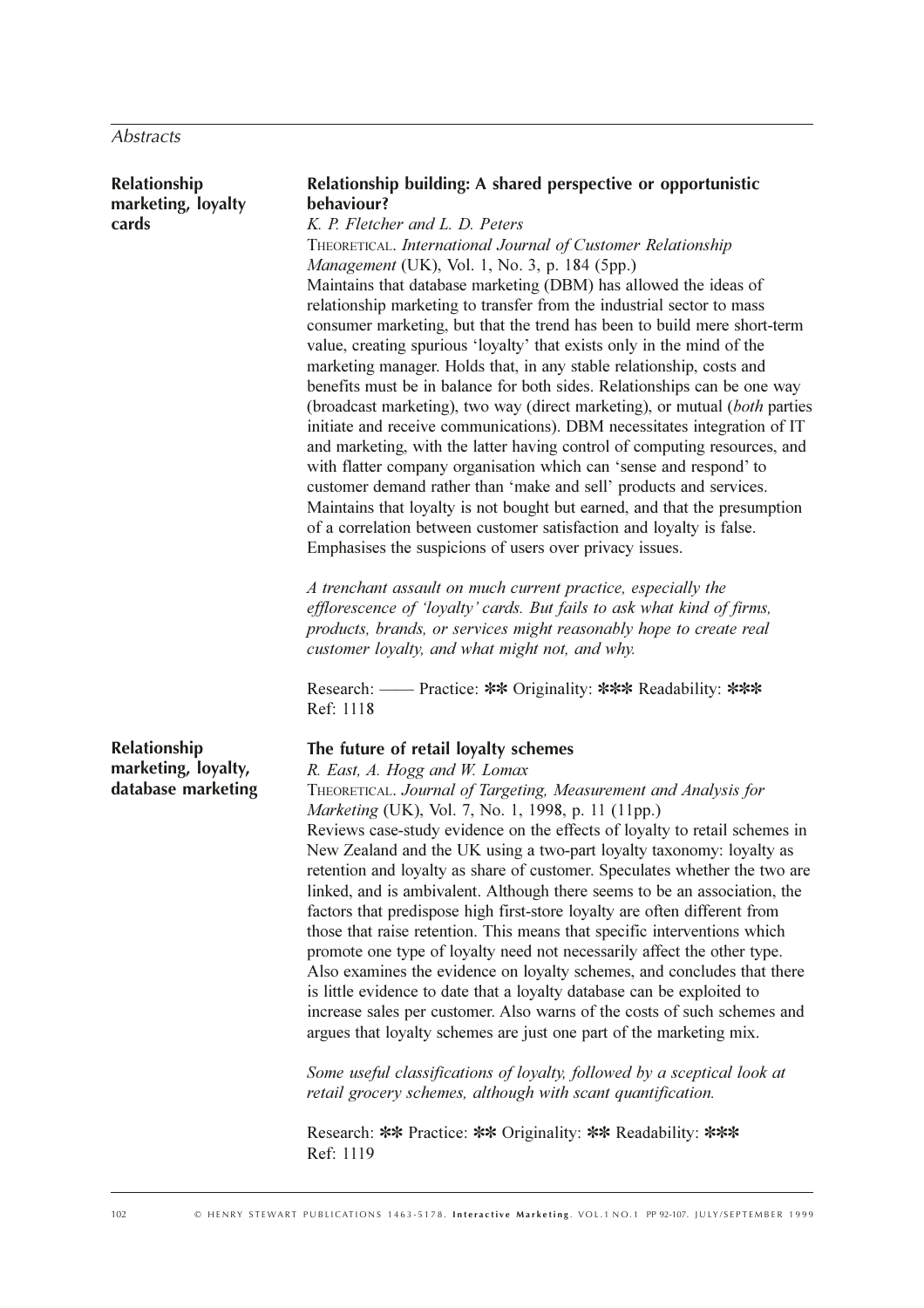Organisational marketing, relationship marketing, fast carferries

Scope for relationship marketing in the fast car-ferry market K. J. Hewitt and S. Henderson RESEARCH. Journal of Targeting, Measurement and Analysis for Marketing (UK), Vol. 7, No. 2, 1998, p. 191 (15pp.) Applies the interaction approach of the IMP group to the fast car-ferry market to discover the criteria for success in marketing fast car ferries to organisational markets. Uses quantitative and qualitative research. Concludes that every builder's marketing strategy should focus on seven attributes: price, sea-keeping, reliability, speed, capacity, technical support and after-sales service. Argues that the research suggests the existence of a competitor life-cycle curve. Also classifies customers to construct an Ansoff-like matrix of four strategic alternatives. Concludes that despite the attraction of the interaction approach, industry leaders seem to be production led.

The specialist nature of the topic and the somewhat contradictory conclusions of the authors limit the immediate value of this wellconducted piece of research, which is nonetheless not without general *interest.* 

Research: \*\*\* Practice: \* Originality: \*\* Readability: \*\* Ref: 1120

**Relationship** management, database marketing, financial services

Managing financial services customers through the mail: Part 1 M. Stone and P. R. Gamble RESEARCH PROJECT. Journal of Financial Services Marketing (UK), Vol. 3, No. 1, 1998, p. 21 (22pp.) Paper is based upon a research project carried out in 1997–98 at Surrey European Management School. Uses case studies from 19 financial services companies to gauge current practice in customer management through usage of direct mail. Study analyses participants on two levels — case by case to identify best individual customer relationship management (CRM) practices, and on a hierarchical cluster basis. Highlevel case-by-case findings show that most companies have grasp of CRM issues but strategies are generally immature. Argues companies have inherent obsession with new technology and think that customer database is panacea. Suggests that key function of database should be to establish customer characteristics and behaviour to determine customer value. Database crucial to effective usage of direct mail — cross-selling and up-selling — but few companies understand mail role in customer retention. Companies that use mail best usually much smarter database operators. Three clusters were identified at the hierarchical level with very little differentiation across specific financial sectors. Generally companies were grouped depending upon the sophistication of their use of database and CRM techniques and the extent to which these have been built into their strategy and culture. Recommends that companies should take a staged approach to CRM which involves relevant people 'buving-in', developing a longer-term customer management strategy, and development and analysis of the customer database.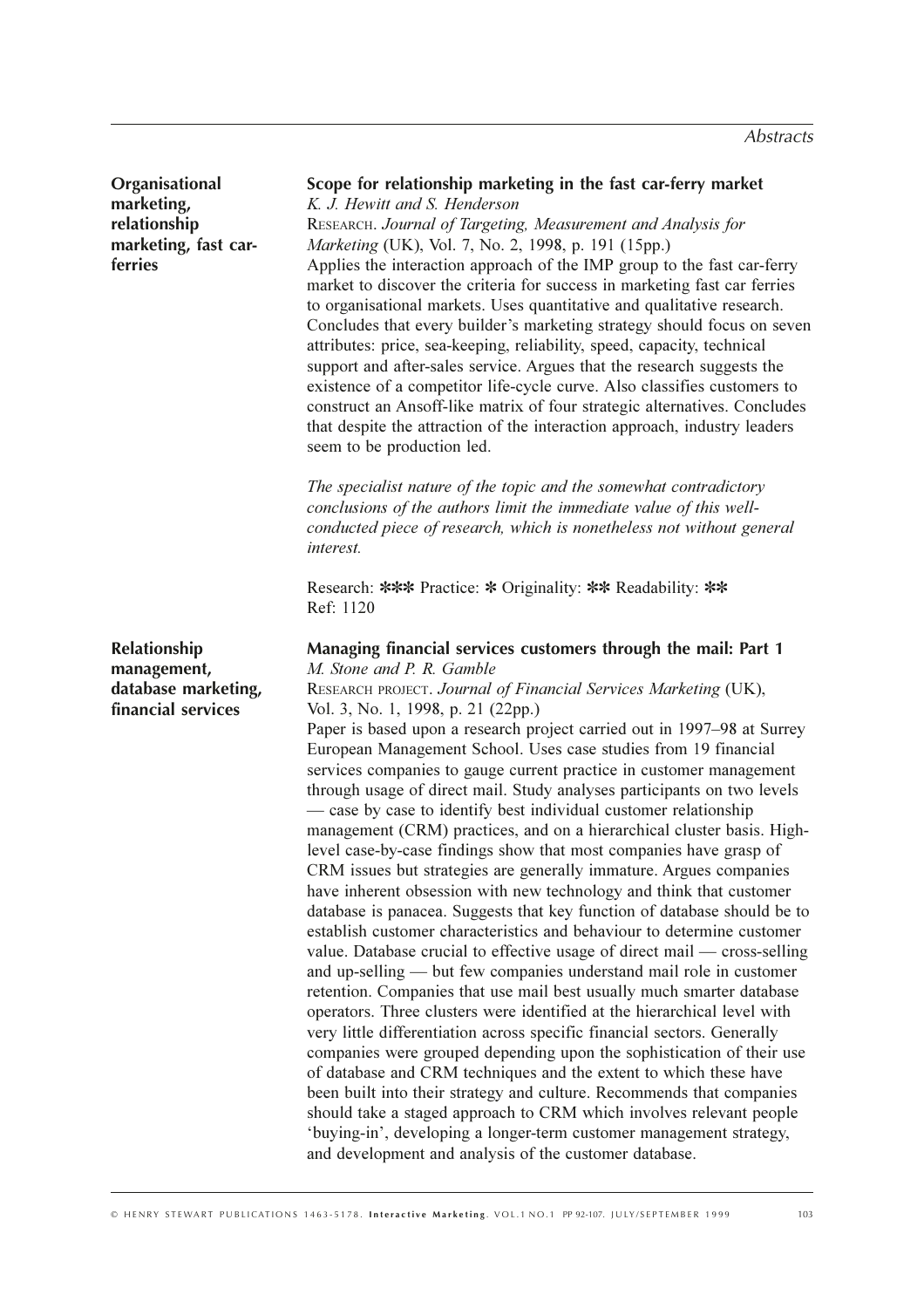|                                                                         | Long-winded analysis, but sound and sensible prescriptions of use to<br>any company moving towards customer relationship management.                                                                                                                                                                                                                                                                                                                                                                                                                                                                                                                                                                                                                                                                                                                                                                                                                                                                                                                                                                                                                                                                                                                                                                                                                                                                                                                                                                                                                                                                                                                                                                                                                                                 |
|-------------------------------------------------------------------------|--------------------------------------------------------------------------------------------------------------------------------------------------------------------------------------------------------------------------------------------------------------------------------------------------------------------------------------------------------------------------------------------------------------------------------------------------------------------------------------------------------------------------------------------------------------------------------------------------------------------------------------------------------------------------------------------------------------------------------------------------------------------------------------------------------------------------------------------------------------------------------------------------------------------------------------------------------------------------------------------------------------------------------------------------------------------------------------------------------------------------------------------------------------------------------------------------------------------------------------------------------------------------------------------------------------------------------------------------------------------------------------------------------------------------------------------------------------------------------------------------------------------------------------------------------------------------------------------------------------------------------------------------------------------------------------------------------------------------------------------------------------------------------------|
|                                                                         | Research: ** Practice: ** Originality: ** Readability: **<br>Ref: 1121                                                                                                                                                                                                                                                                                                                                                                                                                                                                                                                                                                                                                                                                                                                                                                                                                                                                                                                                                                                                                                                                                                                                                                                                                                                                                                                                                                                                                                                                                                                                                                                                                                                                                                               |
| Relationship<br>marketing, financial<br>services                        | Implementing relationship marketing in financial services<br>M. Stone, N. Woodcock, L. Machtynger and B. Foss<br>THEORETICAL. Journal of Financial Services Marketing (UK), Vol. 2,<br>No. 4, 1998, p. 334 (17pp.)<br>Paper explains consulting methodology being used to help companies<br>implement relationship marketing approach. Identifies two parallel paths<br>- strategic and policy. Strategic establishes objectives and scope and<br>develops a project plan to ensure capability to deliver CRM (customer<br>relationship management) is in place. Argues that companies must<br>translate highest-level business objectives (eg profit) into CRM<br>objectives (eg volumes of specific types of customers). Requires initial<br>analysis of customer base to identify customer types and behaviour.<br>Data can be plotted against objectives to create a decision matrix to<br>populate project plan — forms basis of CRM programme. Policy leads<br>to the development of specific relationship marketing policies.<br>Incorporates detailed analysis of customer base. Necessary to understand<br>the value of customers to identify those to manage better. Recommends<br>using analysis and attitudinal research data to build a 'loyalty grid' to<br>develop tightly targeted communications. Analysis should also develop<br>customer satisfaction index to map satisfied customers to attrition rates.<br>Additionally all customer contact should be logged to define overall<br>customer relationship levels. Argues that proper research and planning<br>are fundamental to the implementation of successful CRM programmes.<br>Provide understanding to base CRM on mutuality with high perceived<br>value being delivered cost-effectively to customers. |
|                                                                         | Very sound; very abstract; rather dull.                                                                                                                                                                                                                                                                                                                                                                                                                                                                                                                                                                                                                                                                                                                                                                                                                                                                                                                                                                                                                                                                                                                                                                                                                                                                                                                                                                                                                                                                                                                                                                                                                                                                                                                                              |
|                                                                         | Research: — Practice: *** Originality: ** Readability: **<br>Ref: 1122                                                                                                                                                                                                                                                                                                                                                                                                                                                                                                                                                                                                                                                                                                                                                                                                                                                                                                                                                                                                                                                                                                                                                                                                                                                                                                                                                                                                                                                                                                                                                                                                                                                                                                               |
| Loyalty, customer<br>satisfaction,<br>customer retention,<br>commitment | Buying loyalty versus building commitment: Developing the<br>optimum retention strategy<br>T. Richards<br>THEORETICAL WITH EXAMPLES. Marketing and Research Today<br>(Netherlands), February 1998 (26/1), p. 43 (9pp.)<br>Questions whether loyalty cards, by increasing short-term sales, have any<br>effect on long-term commitment, and in particular holds that traditional<br>measures of customer satisfaction are not an adequate index of<br>commitment. Maintains, with examples, that satisfaction indices are a<br>poor predictor of propensity to change brands; argues that where<br>commitment level can be directly measured, it is a much better predictor.<br>Suggests measuring commitment by use of Hofmeyr's conversion model<br>(originally developed in a study of religious conversion), and gives                                                                                                                                                                                                                                                                                                                                                                                                                                                                                                                                                                                                                                                                                                                                                                                                                                                                                                                                                            |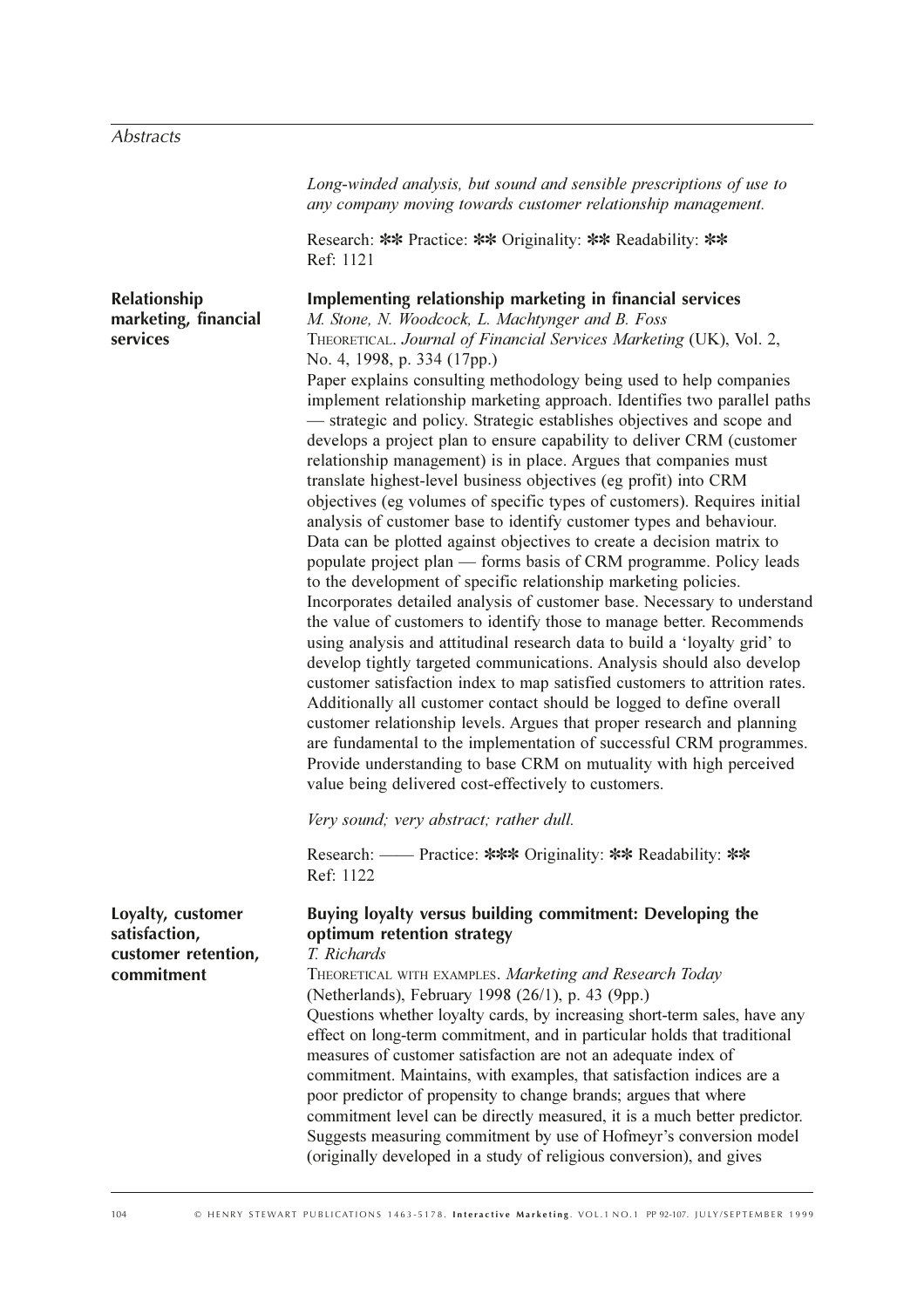examples. Goes on to discuss level of involvement in buying choice as a useful discriminant among the uncommitted sector.

A lot depends on the accuracy with which commitment, and involvement, can be measured, and the article says very little about method (described by Hofmeyr in 1990). If you can take this on trust. the rest is interesting and thought-provoking.

Research: \*\*\*\* Practice: \*\*\* Originality: \*\* Readability: \*\* Ref: 1123

#### Database marketing, information systems

# The evolution of database marketing systems to attain competitive advantage

J. Lewington

THEORETICAL. Journal of Database Marketing (UK), Vol. 6, No. 3, p. 203 (17pp.)

Looks critically at three conceptual models of the development of database marketing and information systems, namely Venkatraman's (MIT) hierarchy of business reconfiguration, Shaw and Stone's four-stage model of DBM systems development, and Coopers and Lybrand Consulting's three-level model of decision transformation. All of these describe a progression from simplistic use of mailing lists to sophisticated relationship marketing with high levels of intra-organisational integration. Emphasises the need to recognise the capability of DBM to redefine the scope and structure of a business, and instances American Airlines' reservation system, SABRE. Describes a survey of some 100 catalogue companies to assess the relative sophistication of their DBM systems and usage. Concludes that DBM sophistication tends to be related to database size, but distinguishes a six-category model of DBM sophistication containing three measures of size (small, medium, large) by two of sophistication. Looks at the managerial implications of this, including the need for organisational change to reflect (or empower) DBM growth. Discusses the need for closer collaboration between IT professionals and marketers, and the desirability of open, rather than proprietary, DBM systems.

Conceptual models provide nice tidy boxes into which to fit experience. What a pity that experience is so universally untidy. The article uses its analysis to advance very sound views on what needs to be done, but provides sadly little guidance on how to do it.

Research: \*\*\* Practice: \*\* Originality: \* Readability: \*\*\* Ref: 1124

| Data mining, KDD,  | Data mining in marketing: Part 2                                            |
|--------------------|-----------------------------------------------------------------------------|
| database marketing | P. R. Peacock                                                               |
|                    | TECHNICAL. Marketing Management (US), Vol. 7, No. 1, Spring 1998,           |
|                    | p. $15$ (11pp.)                                                             |
|                    | (Part 1 was abstracted in <i>New Marketing Directions</i> , Vol. 2, No. 1.) |
|                    | Aims to describe knowledge discovery in databases (KDD) of which            |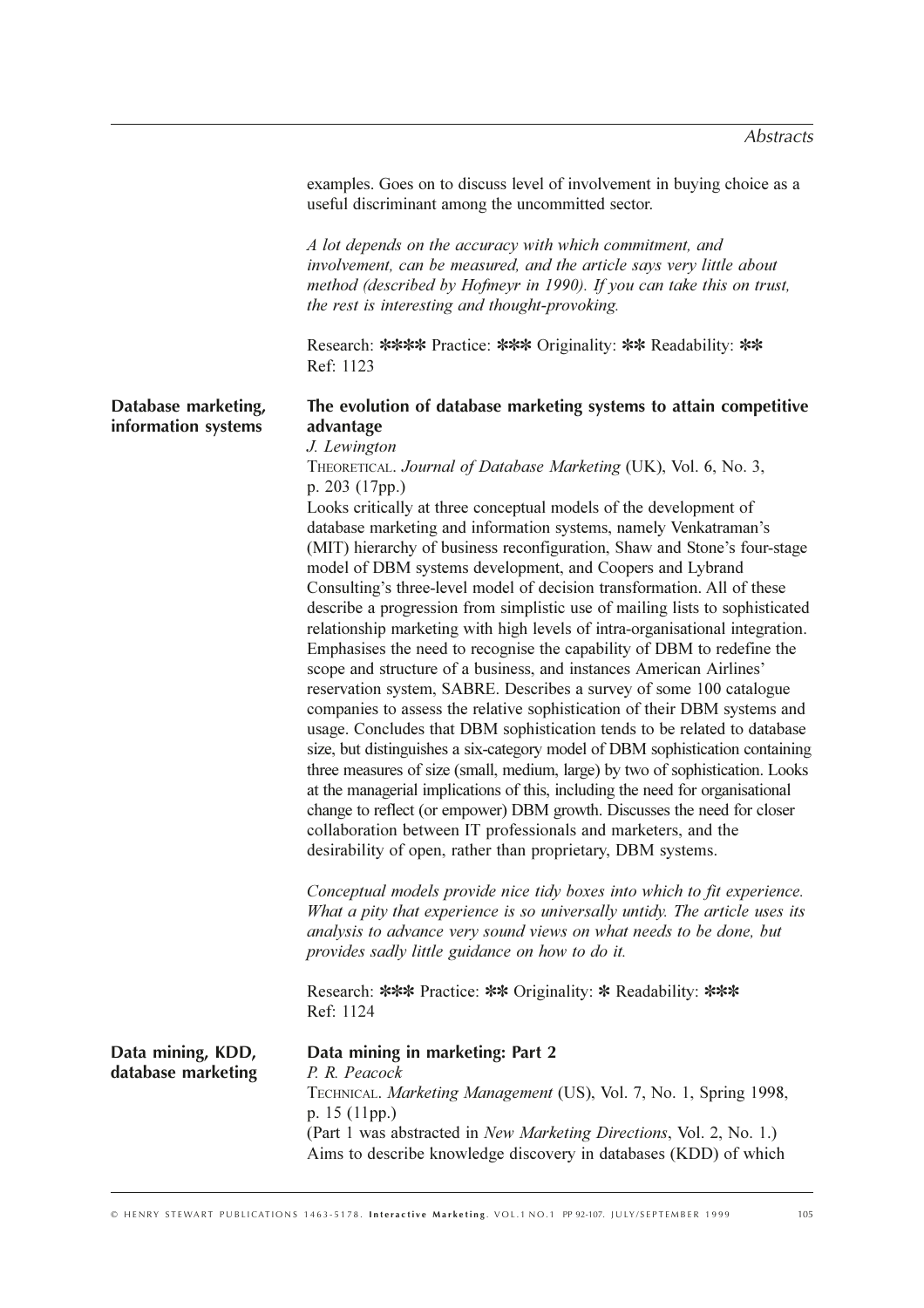|                                | data mining is a part. Defines the ten-step KDD process (data funneling,<br>preprocessing, exploratory data analysis, recording and transformation,<br>data mining discovery, data mining confirmation, model validation,<br>model scoring, reporting results, and recalibrating models), and details<br>each. Describes the necessary infrastructure (data, computing<br>equipment, procedures and software). Lists the tasks involved in<br>organising for KDD; defines the personnel required; looks at installation<br>strategy, budgets, vendor selection (listing 19 vendors) and cost/benefit<br>studies, both before and after implementation. Notes privacy concerns,<br>and predicts growth for the methodology.                                                                                                                                                                                                                                                                                                                                                                                                                                                                                                                                                                                                                                                                                                                                                                                                                                                                                                                                                                                                                            |
|--------------------------------|-------------------------------------------------------------------------------------------------------------------------------------------------------------------------------------------------------------------------------------------------------------------------------------------------------------------------------------------------------------------------------------------------------------------------------------------------------------------------------------------------------------------------------------------------------------------------------------------------------------------------------------------------------------------------------------------------------------------------------------------------------------------------------------------------------------------------------------------------------------------------------------------------------------------------------------------------------------------------------------------------------------------------------------------------------------------------------------------------------------------------------------------------------------------------------------------------------------------------------------------------------------------------------------------------------------------------------------------------------------------------------------------------------------------------------------------------------------------------------------------------------------------------------------------------------------------------------------------------------------------------------------------------------------------------------------------------------------------------------------------------------|
|                                | A clear exposition of a technical subject. Largely common sense and<br>accepted wisdom (some of it a bit too prescriptive), but a useful<br>introduction nonetheless.                                                                                                                                                                                                                                                                                                                                                                                                                                                                                                                                                                                                                                                                                                                                                                                                                                                                                                                                                                                                                                                                                                                                                                                                                                                                                                                                                                                                                                                                                                                                                                                 |
|                                | Research: * Practice: *** Originality: ** Readability: ***<br>Ref: 1125                                                                                                                                                                                                                                                                                                                                                                                                                                                                                                                                                                                                                                                                                                                                                                                                                                                                                                                                                                                                                                                                                                                                                                                                                                                                                                                                                                                                                                                                                                                                                                                                                                                                               |
| Data mining, cross-<br>selling | New business, more business, better business? The first year's<br>experience of data mining a financial service company's database<br>David J. Romano<br>CASE STUDY: Journal of Financial Services Marketing, Vol. 2 No. 4,<br>1998, p. 316 (9pp.)<br>Looks at the milestones encountered after the first year of a three-year<br>programme to build a data warehouse. The company had acquired a<br>number of complementary financial service businesses. It wanted to<br>encourage new, more and better business across the group by cross-<br>selling. The data warehouse would pool relevant customer information<br>from separate and disparate information systems, and overlay basic and<br>advanced analytical tools and a campaign management system. The<br>distinction between using passive and active decision tools is explained.<br>Emphasises the importance of clear and well-executed strategies, and<br>explains the importance of real-life organisational demands being met<br>by good practice. The marketing function required a convincing<br>demonstration that data mining could solve a real problem and deliver<br>business payback quickly. This first project involved cross-selling an<br>insurance product to affinity groups with a relationship with an external<br>marketing partner. The aim was to improve profitability by increasing<br>direct mail response. This project was two years ahead of the data<br>warehouse being completed. Discusses the problems encountered, and<br>how a data mining tool, 'Clementine', developed by the consultants to<br>the project, successfully resolved the issues. Shows a theoretical model<br>demonstrating results. Emphasises the importance of data mining being |
|                                | seen as part of the business planning and operations.<br>A modestly interesting case study of a data mining exercise. A pity that<br>the only reference to results abandons actuality and plumps for theory                                                                                                                                                                                                                                                                                                                                                                                                                                                                                                                                                                                                                                                                                                                                                                                                                                                                                                                                                                                                                                                                                                                                                                                                                                                                                                                                                                                                                                                                                                                                           |
|                                | $-$ on grounds of commercial confidentiality.<br>Research: * Practice: ** Originality: * Readability: ***<br>Ref: 1126                                                                                                                                                                                                                                                                                                                                                                                                                                                                                                                                                                                                                                                                                                                                                                                                                                                                                                                                                                                                                                                                                                                                                                                                                                                                                                                                                                                                                                                                                                                                                                                                                                |